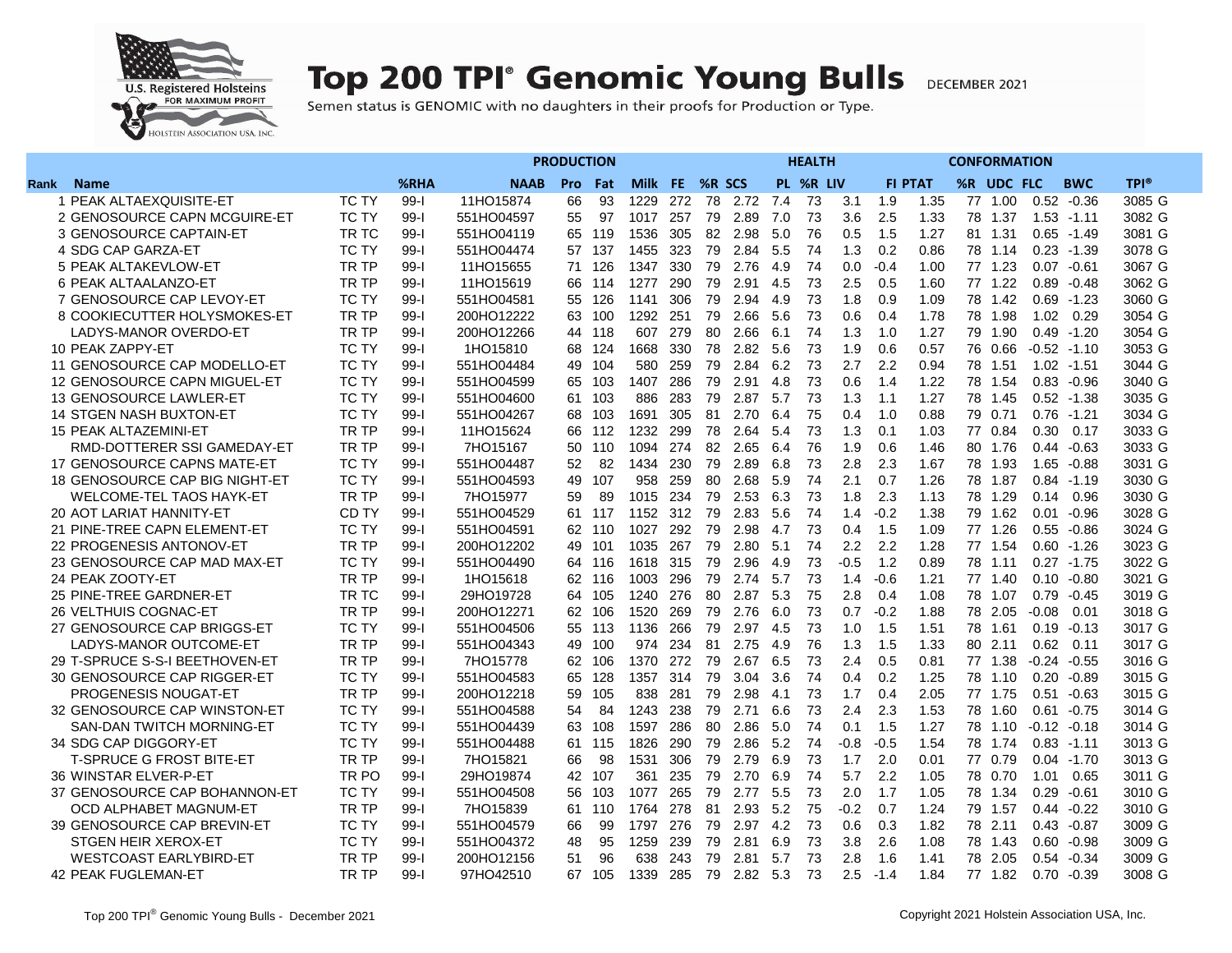| Rank | <b>Name</b>                    |              | %RHA     | <b>NAAB</b> | Pro | Fat    | Milk            | FE.  | %R SCS |                        |     | PL %R LIV |        |         | <b>FI PTAT</b> | %R<br>UDC FLC        |         | <b>BWC</b>     | <b>TPI®</b> |
|------|--------------------------------|--------------|----------|-------------|-----|--------|-----------------|------|--------|------------------------|-----|-----------|--------|---------|----------------|----------------------|---------|----------------|-------------|
|      | 43 GENOSOURCE CAP BARBOSSA-ET  | <b>TC TY</b> | $99-1$   | 551HO04580  | 67  | 103    | 1900            | 280  | 79     | 2.95                   | 3.9 | 73        | 0.1    | $-0.6$  | 2.07           | 78 2.07              | 0.59    | $-0.46$        | 3007 G      |
|      | LARS-ACRES GEORGE MILLER-ET    | TR TP        | $99-I$   | 7HO15807    | 51  | 83     | 479             | 218  | 79     | 2.47 8.2               |     | -73       | 3.0    | 2.3     | 0.71           | 78 1.50              | 0.18    | 0.36           | 3007 G      |
|      | 45 PROGENESIS JALAPENO-ET      | TR TP        | $99-1$   | 200HO12194  | 69  | 113    | 1592            | 305  | 79     | 2.75                   | 5.1 | 74        | $-0.1$ | 0.6     | 0.91           | 77 0.81              | $-0.56$ | $-1.19$        | 3005 G      |
|      | 46 S-S-I BG PARFECT PEARCE-ET  | TR TP        | $99 - 1$ | 7HO15793    | 60  | 83     | 1401            | 233  | 79     | 2.91                   | 5.1 | 74        | 0.7    | 0.9     | 2.15           | 78 2.17              | 1.48    | 0.86           | 3004 G      |
|      | STGEN CAP COSTEAU-ET           | TC TY        | $99-I$   | 551HO04369  | 52  | 123    | 1248            | 300  | 79     | 2.77                   | 4.8 | 73        | 0.3    | 0.1     | 0.65           | 77 1.21              | 1.05    | $-1.50$        | 3004 G      |
|      | TERRA-CALROY ZURI-ET           | TR TP        | $99-I$   | 97HO42585   | 56  | 123    | 1119            | 299  | 79     | 2.92                   | 3.6 | 74        | 0.2    | $-0.5$  | 1.59           | 77 1.50              |         | $0.47 - 0.39$  | 3004 G      |
|      | 49 PEAK ALTASEVERUS-ET         | <b>TC TY</b> | $99-I$   | 11HO15900   | 67  | 95     | 1274            | 273  | 79     | 2.65                   | 7.7 | 73        | 2.9    | 2.5     | 0.09           | 77 -0.04             | $-0.36$ | $-0.25$        | 3002 G      |
|      | PEAK ALTASOLACE-ET             | <b>TC TY</b> | $99-I$   | 11HO15907   | 56  | 92     | 811             | 223  | 79     | 2.53                   | 7.0 | 73        | 2.3    | 3.1     | 0.38           | 77 0.93              | $-0.44$ | 0.86           | 3002 G      |
|      | S-S-I PARFECT HECKER-ET        | TR TP        | $99-I$   | 7HO15769    | 48  | 98     | 725             | 216  | 79     | 2.71                   | 5.7 | 73        | 2.2    | 0.6     | 1.68           | 78 2.10              | 1.14    | 0.75           | 3002 G      |
|      | 52 GENOSOURCE BODEN-ET         | TC TY        | $99-I$   | 551HO04584  | 60  | 116    | 1008            | 273  | 79     | 2.86                   | 4.5 | 73        | 1.1    | 1.1     | 1.20           | 78 1.23              | -0.19   | $-0.34$        | 3001 G      |
|      | PEAK ALTAGADZOOK-ET            | TR TP        | $99-I$   | 11HO15621   | 65  | 107    | 1671            | 289  | 79     | 2.65                   | 5.5 | 73        | 1.5    | $-0.6$  | 1.28           | 77 1.41              | -0.47   | $-0.35$        | 3001 G      |
|      | <b>WINSTAR GRAZIANO-ET</b>     | TR TP        | $99 - 1$ | 200HO12087  | 41  | 120    | 89              | 285  | 79     | 2.64                   | 6.6 | 73        | 3.7    | 1.6     | 0.38           | 78 0.70              | 0.03    | $-1.12$        | 3001 G      |
|      | 55 PLAIN-KNOLL RENEGAD TROOPER | TR TP        | $99-I$   | 14HO15179   | 61  | 101    | 993             | 246  |        | 82 2.97                | 4.6 | 76        | 2.1    | 1.0     | 1.67           | 80 1.51              | 1.15    | 0.67           | 3000 G      |
|      | 56 FARNEAR UPSIDE-ET           | TR TC        | $99-I$   | 551HO04034  | 65  | 86     | 1847            | -279 | 82     | 2.80                   | 6.6 | 76        | 1.8    | 2.1     | 0.78           | 80 1.34              | $-0.09$ | $-1.95$        | 2999 G      |
|      | <b>GENOSOURCE JARVIS-ET</b>    | TR TC        | $99 - 1$ | 551HO04305  | 61  | 91     | 1285            | 269  | 80     | 2.85                   | 6.1 | 74        | 1.8    | 1.6     | 1.11           | 78 1.37              | 0.60    | -2.07          | 2999 G      |
|      | PEAK HIGH ENERGY-ET            | TR TP        | $99-I$   | 1HO15672    | 56  | 96     | 1022            | 275  | 79     | 2.91                   | 6.6 | 73        | 3.0    | 1.3     | 1.18           | 77<br>1.71           | $-0.05$ | $-1.23$        | 2999 G      |
|      | 59 BADGER S-S-I TAOS ZYTHOS-ET | TR TP        | $99-I$   | 7HO15753    | 50  | 96     | 824             | 230  | 79     | 2.69                   | 6.2 | 73        | 1.7    | 0.9     | 1.46           | 78 2.13              | 0.76    | 0.23           | 2998 G      |
|      | PEAK ALTALUMIFY-ET             | TR TP        | $99-I$   | 11HO15566   | 54  | 123    | 1175            | 298  | 79     | 2.71                   | 5.6 | 73        | 1.1    | $-1.0$  | 1.18           | 77 1.58              |         | $-0.19 - 1.03$ | 2998 G      |
|      | 61 STGEN CAPT INDI-ET          | <b>TC TY</b> | $99-1$   | 551HO04355  | 65  | 84     | 1491            | 269  | 79     | 2.89                   | 5.6 | 73        | 2.8    | 1.6     | 1.41           | 78<br>1.51           | 0.49    | $-1.48$        | 2997 G      |
|      | 62 GENOSOURCE CAP JERICK-ET    | <b>TC TY</b> | $99-1$   | 551HO04582  | 62  | 93     | 1694            | 245  | 79     | 2.81                   | 5.4 | 73        | 1.9    | 0.7     | 1.77           | 78<br>1.83           | $-0.09$ | $-0.20$        | 2996 G      |
|      | <b>OCD MOOKIE-ET</b>           | TR TP        | $99-I$   | 200HO12171  | 60  | 109    | 1096            | 272  | 79     | 2.73                   | 4.2 | 74        | $-1.5$ | 0.1     | 1.80           | 78 1.99              | 0.13    | 0.31           | 2996 G      |
|      | PROGENESIS MONTEVERDI-ET       | TR TP        | $99-1$   | 200HO12123  | 53  | 105    | 1192            | 265  | 79     | 2.71                   | 5.4 | 73        | 3.2    | $-0.2$  | 1.27           | 77 1.63              | 0.47    | $-0.44$        | 2996 G      |
|      | 65 PEAK UPSWING-ET             | TR TC        | $99-1$   | 97HO42424   | 53  | 108    | 1079            | 254  | 80     | 2.85                   | 5.3 | 75        | 0.3    | 0.5     | 1.71           | 79 1.37              | 1.07    | 1.07           | 2995 G      |
|      | 66 PEAK WHEELHOUSE-ET          | TR TC        | $99-1$   | 11HO15365   | 60  | 105    | 1339            | 266  | 80     | 2.78                   | 5.8 | 75        | 1.6    | 0.7     | 1.11           | 79<br>1.19           | 0.49    | 1.03           | 2994 G      |
|      | STGEN CAP RIVERA-ET            | <b>TC TY</b> | $99-1$   | 551HO04606  | 48  | 123    | 837             | 275  | 79     | 2.82                   | 6.0 | 74        | 1.4    | 1.2     | 0.58           | 78<br>1.11           | 0.48    | $-0.92$        | 2994 G      |
|      | 68 PEAK ALTACITRINE-ET         | TR TP        | $99-I$   | 11HO15801   | 64  | 114    | 1213            | 290  | 79     | 2.72                   | 3.4 | 73        | -0.9   | $-1.2$  | 1.95           | 77 1.74              | $-0.16$ | $-0.04$        | 2992 G      |
|      | 69 GENOSOURCE BUFFALO BILL-ET  | <b>TC TY</b> | $99-I$   | 551HO04578  | 48  | 88     | 1079            | 231  | 80     | 2.83                   | 5.6 | 74        | 1.9    | 1.4     | 1.64           | 78 2.24              |         | $0.92 - 1.16$  | 2990 G      |
|      | PROGENESIS WESSON-ET           | <b>TC TY</b> | $99-1$   | 1HO15918    | 67  | 120    | 1378            | 325  | 78     | 2.75                   | 5.3 | 73        | 1.6    | 0.0     | $-0.03$        | 77 0.62              | $-0.18$ | -1.47          | 2990 G      |
|      | SIEMERS RENGD PARFECT-ET       | TR TP        | $99-I$   | 7HO15085    | 56  | 92     | 1090            | 215  | 82     | 2.94                   | 3.7 | 76        | 0.9    | 0.6     | 2.35           | 81 2.29              | 1.63    | 1.42           | 2990 G      |
|      | 72 DELICIOUS CAPN DUSK-ET      | <b>TC TY</b> | $99-I$   | 551HO04652  | 69  | 95     | 1735            | 280  | 79     | 3.08                   | 5.5 | 74        | 1.2    | 1.4     | 1.13           | 78 1.17              | 0.76    | $-1.39$        | 2989 G      |
|      | <b>FUSTSYN PARKER-ET</b>       | <b>TC TY</b> | $99-I$   | 97HO42587   | 57  | 84     | 1287            | 231  | 79     | 2.83                   | 4.7 | 73        | 0.5    | 0.1     | 2.59           | 78 2.36              | 1.66    | 0.81           | 2989 G      |
|      | <b>GENOSOURCE CAP BRAUN-ET</b> | <b>TC TY</b> | $99-I$   | 551HO04482  | 57  | 97     | 1109            | 252  | 79     | 2.92                   | 4.7 | 73        | 0.6    | 2.4     | 1.26           | 78<br>1.45           | 0.48    | $-0.52$        | 2989 G      |
|      | PLAIN-KNOLL CRUSHER-ET         | TR TP        | $99-I$   | 7HO15465    | 55  | 122    | 578             | 268  | 81     | 2.93                   | 4.7 | 75        | 3.9    | $-0.2$  | 1.54           | 79<br>0.76           | 0.69    | 0.59           | 2989 G      |
|      | <b>PROGENESIS EDMONTON-ET</b>  | TR TP        | $99-I$   | 200HO12290  | 43  | 109    | 650             | 240  | 79     | 2.68                   | 5.4 | 73        | 2.9    | 0.2     | 1.37           | 77 1.48              | 1.28    | 0.36           | 2989 G      |
|      | PROGENESIS WOLFGANG-ET         | TR TP        | $99-I$   | 200HO12303  | 41  | 100    | 260             | 252  | 79     | 2.65                   | 6.4 | 73        | 3.3    | 2.1     | 0.91           | 77 1.29              | $-0.13$ | $-1.04$        | 2989 G      |
|      | <b>WESTCOAST LAMBEAU-ET</b>    | TR TP        | $99-1$   | 200HO11862  | 60  | 112    | 1093            | 261  | 81     | 2.84                   | 3.8 | 75        | $-0.7$ | $-0.3$  | 2.22           | 79<br>1.54           | 0.58    | 1.63           | 2989 G      |
|      | 79 FLY-HIGHER STARLIGHT-ET     | TR TP        | $99 - 1$ | 200HO12268  | 40  | 99     | 582             | 238  | 79     | 2.65                   | 7.0 | 73        | 2.1    | 2.0     | 1.29           | 78<br>1.77           | 0.13    | $-0.54$        | 2988 G      |
|      | PROGENESIS FELLOWSHIP-ET       | TR TP        | $99-1$   | 200HO12197  | 62  | 108    | 1572            | 300  | 79     | 2.92                   | 4.0 | 74        | $-0.4$ | $-1.5$  | 2.33           | 78 2.51              | 0.31    | $-1.14$        | 2988 G      |
|      | <b>WINSTAR MEDIA-ET</b>        | TR TP        | $98-I$   | 29HO19960   | 59  | 133    | 1661            | 312  | 79     | 2.65                   | 5.5 | 73        | 2.9    | $-1.0$  | 0.18           | 78 0.32              |         | $0.32 - 0.04$  | 2988 G      |
|      | 82 CHERRYPENCOL GLOBAL-ET      | TR TP        | $99 - 1$ | 1HO15777    | 52  | 87     | 1353            | 256  | 79     | 2.65                   | 7.0 | 73        | 2.5    | 0.3     | 1.51           | 77 1.79              |         | $0.44 - 1.42$  | 2987 G      |
|      | <b>DELICIOUS DENTON-ET</b>     | TC TY        | $99 - 1$ | 551HO04483  | 65  | 78     | 1959            | 261  | 79     | 2.98                   | 6.4 | 74        | 1.7    | 1.7     | 1.31           | 78 1.96              |         | $0.62 -2.14$   | 2987 G      |
|      | PEAK ALTAMAGNIFIQUE-ET         | TR TP        | 99-1     | 11HO15467   |     |        | 61 105 1151 261 |      |        | 79 2.86 5.3 74         |     |           | 2.8    | 0.4     | 1.24           | 77 1.29              | 0.29    | 0.92           | 2987 G      |
|      | 85 KINGS-RANSOM DUFFY-ET       | TR TC        | 99-l     | 29HO19773   | 52  | 92     |                 |      |        | 960 256 81 2.77 7.1 75 |     |           | 5.1    | 1.1     | 0.73           | 79 1.12 0.96 -1.08   |         |                | 2986 G      |
|      | SAN-DAN SAHAB MYTYME-ET        | TC TY        | 99-l     | 551HO04438  | 69  | 85     | 2387 272        |      |        |                        |     | - 74      | 2.0    | 1.1     | 0.75           | 78 1.23              |         | $0.11 - 0.97$  | 2986 G      |
|      | 87 GENOSOURCE DOMINGUEZ-ET     | TC TY        | $99-1$   | 551HO04257  | 54  | -81    | 1194 250        |      |        | 81 2.75 7.5            |     | -75       | 4.2    | 2.7     | 0.66           | 79 1.36 -0.26 -1.28  |         |                | 2985 G      |
|      | PEAK ALTAZEOLITE-ET            | TR TP        | 99-l     | 11HO15568   |     | 61 108 | 1377 279        |      |        | 79 2.80 5.5            |     | - 73      | 2.5    | 0.5     | 0.87           | 77 0.98              |         | $0.11 - 0.19$  | 2985 G      |
|      | PEAK MONEYBALL-ET              | TR TP        | 99-l     | 1HO15681    |     | 52 107 | 911 291         |      |        | 79 2.90 6.1            |     | - 74      | 2.3    | 1.2     | 0.48           | 77 1.53              |         | $0.28 - 2.40$  | 2985 G      |
|      | PINE-TREE ENGINEER-ET          | TR TC        | 99-l     | 97HO42425   |     | 55 102 | 798 246         |      |        | 81 2.75 6.4 75         |     |           | 2.9    | 1.2     | 1.10           | 80  0.59  1.03  0.38 |         |                | 2985 G      |
|      | PROGENESIS GRANDMASTER-ET      | TR TP        | 99-l     | 97HO42579   | 52  | 108    | 819 277         |      |        | 79 2.82 5.6            |     | -73       | 3.2    | 1.1     | 0.76           | 77 1.25 -0.13 -1.26  |         |                | 2985 G      |
|      | S-S-I BR TAOS ULYSSES-ET       | TR TP        | $99-I$   | 7HO15770    |     | 56 109 | 965 255         |      |        | 79 2.72 5.7 73         |     |           | 0.7    | 0.5     | 1.10           | 78 1.40              |         | $0.46 - 0.01$  | 2985 G      |
|      | WINSTAR ALTAREGULUS-ET         | TR TP        | 99-l     | 11HO15783   |     | 49 117 |                 |      |        | 392 258 79 2.67 5.9 73 |     |           |        | 4.3 0.3 | 1.00           | 78 1.02 -0.23 0.47   |         |                | 2985 G      |
|      |                                |              |          |             |     |        |                 |      |        |                        |     |           |        |         |                |                      |         |                |             |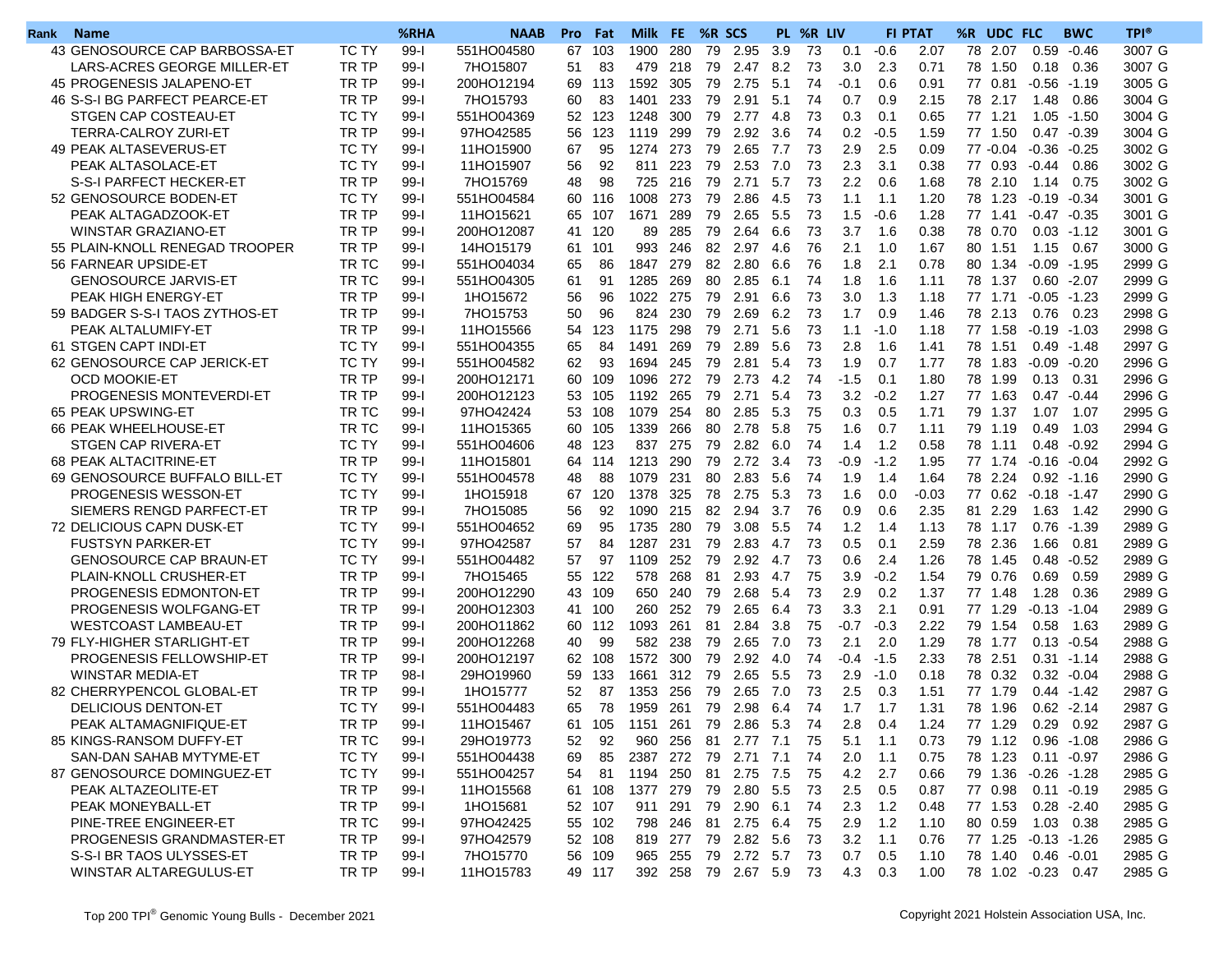| Rank | <b>Name</b>                       |              | %RHA     | <b>NAAB</b> | Pro | Fat    | <b>Milk</b> | FE.     | %R SCS |                        |      | PL %R LIV |               |        | <b>FI PTAT</b> | %R<br>UDC FLC       |      | <b>BWC</b>     | <b>TPI®</b> |
|------|-----------------------------------|--------------|----------|-------------|-----|--------|-------------|---------|--------|------------------------|------|-----------|---------------|--------|----------------|---------------------|------|----------------|-------------|
|      | 94 AURORA MINKAH-ET               | TR TP        | $99-1$   | 14HO15667   | 44  | 90     | 384         | 229     | 79     | 2.67                   | 6.1  | 74        | 2.7           | 1.5    | 1.45           | 78<br>1.68          | 0.84 | $-0.14$        | 2984 G      |
|      | <b>GENOSOURCE COPPER-ET</b>       | TC TY        | $99 - 1$ | 551HO04701  | 65  | 107    | 1813        | 291     | 79     | 2.97                   | -4.6 | 73        | 0.1           | 0.6    | 1.11           | 78 1.30             | 0.78 | -1.49          | 2984 G      |
|      | PEAK ALTAPOWERBUCK-ET             | <b>TC TY</b> | $99 - 1$ | 11HO15932   | 60  | 77     | 1734        | 220     | 78     | 2.58                   | 7.6  | 73        | 2.5           | 1.6    | 0.68           | 77 1.35             | 0.56 | 0.32           | 2984 G      |
|      | 97 CLEAR-ECHO MAX MASHAK-ET       | TR TP        | $99 - 1$ | 14HO15582   | 58  | 87     | 1703        | 260     | 79     | 2.83                   | 6.2  | 74        | 1.3           | 0.7    | 1.39           | 78<br>1.96          | 0.48 | $-1.11$        | 2983 G      |
|      | S-S-I SPARTACUS ELON-ET           | TR TP        | $99 - 1$ | 250HO15513  | 49  | 96     | 1034        | 250     | 79     | 2.84                   | 4.9  | 74        | 0.7           | 1.2    | 1.54           | 78 2.05             |      | $0.91 - 1.12$  | 2983 G      |
|      | 99 DELICIOUS CHARL HOLDON-ET      | TR CD        | $99 - 1$ | 551HO03823  | 64  | 88     | 1668        | 283     | 82     | 2.76                   | -5.8 | 76        | 1.7           | 1.3    | 1.04           | 81 1.48             |      | $-0.59 - 1.40$ | 2982 G      |
|      | <b>GENOSOURCE WALLER-ET</b>       | TC TY        | $99 - 1$ | 551HO04514  | 48  | 108    | 1035        | 279     | 80     | 2.81                   | 5.5  | 74        | 1.7           | 0.8    | 1.17           | 77 1.40             |      | $0.50 - 1.57$  | 2982 G      |
|      | PEAK BIG HYPE-ET                  | TR TP        | $99 - 1$ | 1HO15742    | 43  | 96     | 624         | 250     | 79     | 2.74                   | 5.8  | 74        | 1.6           | 2.0    | 1.38           | 77<br>1.49          | 0.83 | $-0.85$        | 2982 G      |
|      | PINE-TREE HALLOCK-ET              | TR TC        | $99 - 1$ | 29HO19745   | 45  | 132    | 562         | 289     | 80     | 2.88                   | 3.5  | 75        | 1.6           | $-1.2$ | 1.72           | 79<br>1.41          | 1.12 | $-0.60$        | 2982 G      |
|      | 103 BLUMENFELD RENEGAD AHEAD-ET   | TR TP        | $99 - 1$ | 250HO15152  | 47  | 103    | 412 225     |         | 81     | 2.67                   | 4.9  | 75        | 2.4           | 1.8    | 1.04           | 79 1.50             | 0.69 | 0.71           | 2981 G      |
|      | <b>COOKIECUTTER HARRISENNA-ET</b> | TR TP        | $99-1$   | 7HO15721    | 58  | 95     | 1114        | 250     | 80     | 2.71                   | 4.8  | 74        | 0.1           | $-0.2$ | 1.88           | 78 1.81             | 0.90 | 0.17           | 2981 G      |
|      | <b>GENOSOURCE MUSTAFA-ET</b>      | <b>TC TY</b> | $99-1$   | 551HO04703  | 55  | 97     | 951         | 258     | 79     | 2.93                   | 5.9  | 73        | 1.8           | 2.4    | 0.84           | 77 1.00             | 0.97 | $-1.29$        | 2981 G      |
|      | PEAK ALTAKYANITE-ET               | TR TP        | $99 - 1$ | 11HO15793   | 55  | 108    | 748         | 261     | 79     | 3.00                   | 3.9  | 73        | 1.3           | 1.2    | 1.49           | 77 1.67             | 0.19 | $-0.12$        | 2981 G      |
|      | PROGENESIS ASCEND-ET              | TR TP        | $99 - 1$ | 200HO12259  | 36  | 109    | 405         | 278     | 79     | 2.73                   | 5.9  | 74        | 4.0           | 1.2    | 0.86           | 77 1.18             |      | $0.84 - 1.96$  | 2981 G      |
|      | S-S-I MOONSHINER GIBSON-ET        | TR TP        | $99 - 1$ | 14HO15779   | 58  | 71     | 1580        | 230     | 79     | 2.68                   | 7.3  | -73       | 1.3           | 2.0    | 0.96           | 78 1.86             |      | $0.74 - 1.35$  | 2981 G      |
|      | 109 CLAYNOOK ZUMBA-ET             | TR TP        | $99-1$   | 200HO12355  | 66  | 121    | 1541        | 311     | 79     | 2.98                   | 3.3  | 73        | $-2.2$        | $-1.3$ | 2.46           | 77 1.55             | 0.22 | $-0.16$        | 2980 G      |
|      | CLEAR-ECHO MAX KASHTON-ET         | TR TP        | $99 - 1$ | 7HO15583    | 43  | 110    | 931         | 274     | 80     | 2.60                   | 7.1  | 74        | 1.3           | 0.5    | 0.32           | 79<br>1.75          | 0.33 | $-2.09$        | 2980 G      |
|      | PEN-COL ZAYLO-ET                  | TR TP        | $99-I$   | 1HO15772    | 43  | 91     | 841         | 257     | 79     | 2.63                   | 7.2  | 73        | 3.6           | 1.3    | 1.09           | 77 1.62             | 0.28 | $-1.92$        | 2980 G      |
|      | SANDY-VALLEY END-ALL-ET           | TR TP        | $99 - 1$ | 200HO09634  | 62  | 119    | 1124        | 286     | 79     | 2.80                   | 2.8  | 74        | $-1.1$        | $-1.1$ | 1.84           | 78 1.96             | 0.10 | 0.30           | 2980 G      |
|      | 113 SDG LOMBARDO-ET               | <b>TC TY</b> | $99-I$   | 551HO04489  | 70  | 135    | 1548        | 321     | 79     | 2.82                   | 2.9  | 74        | $-1.7$        | $-0.8$ | 0.88           | 78 0.50             | 0.06 | $-0.70$        | 2979 G      |
|      | <b>WESTCOAST MIDMARCH-ET</b>      | TR TP        | $99 - 1$ | 200HO12158  | 42  | 97     | 206         | 213     | 79     | 2.71                   | 4.9  | 74        | 1.0           | 1.5    | 1.81           | 78<br>2.07          | 0.92 | 0.92           | 2979 G      |
|      | 115 PEAK ALTAINSCAPE-ET           | TR TP        | $99-1$   | 11HO15792   | 62  | 92     | 1658        | 271     | 79     | 2.83                   | 5.5  | 73        | 2.0           | 0.1    | 1.58           | 77 1.61             | 0.44 | $-0.69$        | 2978 G      |
|      | PROGENESIS BASSDRUM-ET            | TR TP        | $99-I$   | 200HO12205  | 52  | 124    | 567         | 280     | 79     | 2.84 3.8               |      | 73        | 1.2           | $-0.2$ | 1.45           | 77 1.47 -0.18       |      | 0.12           | 2978 G      |
|      | 117 PLAIN-KNOLL REVOLUTION-ET     | TR TP        | $99-1$   | 250HO15664  | 52  | 87     | 1134        | 217     | 79     | 2.72                   | 6.3  | 73        | 2.5           | $-0.3$ | 2.12           | 77 2.09             | 1.09 | 0.51           | 2977 G      |
|      | 118 ROSYLANE-LLC CAP OFFENSE-ET   | <b>TC TY</b> | $99 - 1$ | 551HO04370  | 66  | 116    | 1717        | 295     | 79     | 3.01                   | 4.0  | 73        | 0.1           | 0.4    | 1.15           | 77 0.83             | 0.46 | $-0.97$        | 2976 G      |
|      | 119 LADYS-MANOR OVERVIEW-ET       | TR TP        | $99-I$   | 200HO11945  | 32  | 95     | 403         | 187     | 81     | 2.66                   | 6.2  | 76        | 2.3           | 2.6    | 1.58           | 80 2.10             | 0.32 | 0.95           | 2975 G      |
|      | PEAK ALTALINGUIST-ET              | TR TP        | $99-I$   | 11HO15616   | 59  | 108    | 1112        | 300     | 79     | 2.80                   | 5.9  | 73        | 2.7           | 0.6    | 0.43           | 77 0.86             |      | $-0.12 -1.96$  | 2975 G      |
|      | SANDY-VALLEY P PRIVATEER-ET       |              | $99-1$   | 250HO15939  | 47  | 86     | 535         | 203     | 79     | 2.85                   | 6.2  | 73        | 2.6           | 1.8    | 1.73           | 78<br>1.98          | 1.27 | 0.62           | 2975 G      |
|      | 122 DENOVO 16719 AUGUST-ET        | TR TC        | $99-I$   | 29HO19664   | 46  | 91     | 884         | 233     | 80     | 2.75                   | 5.5  | 75        | 2.7           | 1.9    | 1.40           | 78<br>1.77          | 0.36 | $-0.09$        | 2974 G      |
|      | <b>FARNEAR JARHEAD-ET</b>         | <b>TC TY</b> | $99-1$   | 551HO04590  | 57  | 81     | 1127        | 243     | 78     | 2.85                   | 6.7  | 73        | 3.7           | 2.2    | 1.06           | 77 1.47             | 0.03 | $-1.55$        | 2974 G      |
|      | SAN-DAN TWITCH MAZE-ET            | TR TC        | $99-I$   | 551HO04437  | 60  | 104    | 1933        | 273     | 80     | 2.90                   | 4.4  | 74        | -0.6          | 0.5    | 1.84           | 78 1.53             | 0.38 | $-0.40$        | 2974 G      |
|      | TERRA-LINDA MOONRAKER-ET          | TR TP        | $99-1$   | 7HO15640    | 46  | 82     | 1084        | 204     | 81     | 2.76                   | 5.8  | 75        | 1.0           | 2.1    | 1.86           | 79 1.99             | 1.32 | 0.61           | 2974 G      |
|      | 126 GENOSOURCE DOCKET-ET          | <b>TC TY</b> | $99-1$   | 551HO04598  | 51  | 86     | 1620        | 225     | 80     | 2.75                   | 5.5  | 74        | 1.2           | 0.0    | 2.03           | 78 2.42             | 1.82 | $-0.37$        | 2973 G      |
|      | 127 PEAK FRANTISEK-ET             | TR TP        | $99-I$   | 1HO15617    | 54  | 104    | 1119        | 276     | 79     | 2.79                   | 5.8  | 73        | 3.9           | 0.1    | 1.13           | 77 1.28             | 0.55 | $-0.92$        | 2972 G      |
|      | 128 BADGER SSI RNGD HOLLIDAY-ET   | TR TP        | $99-I$   | 7HO15487    | 62  | 103    | 1322        | 275     | 81     | 3.09                   | 3.6  | 75        | $-0.3$        | 0.6    | 1.82           | 79 1.61             | 0.97 | 0.07           | 2971 G      |
|      | <b>DELICIOUS DARIEN-ET</b>        | <b>TC TY</b> | $99-1$   | 551HO04505  | 58  | 101    | 1515        | 283     | 80     | 2.90                   | 4.7  | 74        | 0.0           | 1.5    | 1.06           | 78 1.20             | 0.08 | $-1.01$        | 2971 G      |
|      | PEAK FACTOTUM-ET                  | TR TP        | $99-1$   | 97HO42537   | 52  | 91     | 1020        | 237     | 79     | 2.77                   | 5.3  | -73       | 1.5           | 0.8    | 1.29           | 77<br>2.29          | 0.31 | $-0.47$        | 2971 G      |
|      | 131 AURORA MIDLAKE-ET             | TR TP        | $99-I$   | 7HO15746    | 29  | 103    |             | 92 212  | 79     | 2.63                   | 4.1  | 74        | 1.8           | 1.0    | 2.19           | 78<br>2.35          | 1.18 | 0.26           | 2970 G      |
|      | COOKIECUTTER HORSESHOE-ET         | TR TP        | $99-I$   | 200HO12270  | 62  | 104    | 1450 261    |         | 80     | 2.90                   | 4.2  | 74        | -0.6          | 0.1    | 1.99           | 79 1.63             | 0.47 | $-0.36$        | 2970 G      |
|      | PENN-ENGLAND GORDON-ET            | TR TP        | $99-I$   | 7HO15961    | 61  | 74     | 1114 216    |         | 79     | 2.86                   | 5.6  | 73        | 0.0           | 2.1    | 1.95           | 78 2.32             | 0.28 | 0.33           | 2970 G      |
|      | <b>WELCOME TIGERMAN-ET</b>        | <b>TC TY</b> | $99-I$   | 202HO01873  | 56  | 92     | 1337        | 231     | 79     | 2.70                   | 6.3  | 73        | 1.5           | 1.9    | 1.18           | 77 0.86             | 0.67 | 0.93           | 2970 G      |
|      | WINSTAR GREYCUP-ET                | TR TP        | $99-I$   | 200HO12125  |     | 55 104 |             |         |        | 892 280 79 2.71 6.9 73 |      |           | 4.6 1.4       |        | 0.16           | 78 0.37 -0.25 -1.31 |      |                | 2970 G      |
|      | 136 PROGENESIS VALIDATED-ET       | TR TP        | 99-l     | 200HO12169  | 44  | 95     |             |         |        | 697 224 79 2.72 5.3 73 |      |           | $2.2^{\circ}$ | - 1.6  | 1.38           | 77 1.61 0.72 0.37   |      |                | 2969 G      |
|      | 137 AURORA DZUNDA-ET              | TR TP        | 99-l     | 734HO00135  |     | 49 106 |             |         |        | 966 272 79 2.87 5.3    |      | - 73      | $2.2^{\circ}$ | 0.7    | 1.51           | 78 1.59 -0.24 -0.83 |      |                | 2968 G      |
|      | DENOVO 17371 HARLEM-ET            | TR TP        | 99-l     | 29HO19928   |     | 62 115 | 1524 302    |         |        | 79 2.72 5.3            |      | -73       | 1.3           | $-0.5$ | 0.80           | 76 0.74             |      | $0.12$ 0.02    | 2968 G      |
|      | 139 PEAK ALTAINTEREST-ET          | TC TY        | 99-l     | 11HO15813   | 74  | 97     | 2023 289    |         |        | 79 2.87 5.4            |      | -73       | 1.7           | 0.2    | 0.87           | 77 0.88             |      | $0.08 - 0.96$  | 2967 G      |
|      | PINE-TREE CAP ARTURO-ET           | TC TY        | 99-l     | 551HO04592  |     | 70 100 | 1392 273    |         |        | 79 3.04 3.3            |      | - 73      | $-0.9$        | 1.2    | 1.64           | 77 0.97             |      | $0.77 - 0.03$  | 2967 G      |
|      | STGEN NASH KENNING-ET             | TC TY        | 99-l     | 551HO04425  |     | 62 108 | 1129 305    |         |        | 81 2.71 6.1 75         |      |           | 1.4           | 0.9    | 0.30           | 79 0.20             |      | $0.29 - 1.62$  | 2967 G      |
|      | 142 LADYS-MANOR OPINION-ET        | TR TP        | 99-l     | 200HO12267  | 58  | 105    | 898 261     |         |        | 79 2.87 5.2            |      | - 74      | 0.2           | 0.6    | 1.37           | 78 1.60             |      | $0.17 - 0.10$  | 2966 G      |
|      | <b>PEAK RAINOW-ET</b>             | TR TP        | 99-l     | 180HO15560  |     | 47 110 |             | 946 256 |        | 78  2.88  5.2  73      |      |           | 2.3           | 1.0    | 1.55           | 76 1.17             | 0.30 | 0.01           | 2966 G      |
|      | PROGENESIS MALIBU-ET              | TR TP        | 99-l     | 200HO12265  | 58  | 99     |             |         |        | 793 247 79 2.78 4.5    |      | 73        | -0.4          | 0.3    | 1.70           | 77 2.01             |      | $0.59$ 0.52    | 2966 G      |
|      |                                   |              |          |             |     |        |             |         |        |                        |      |           |               |        |                |                     |      |                |             |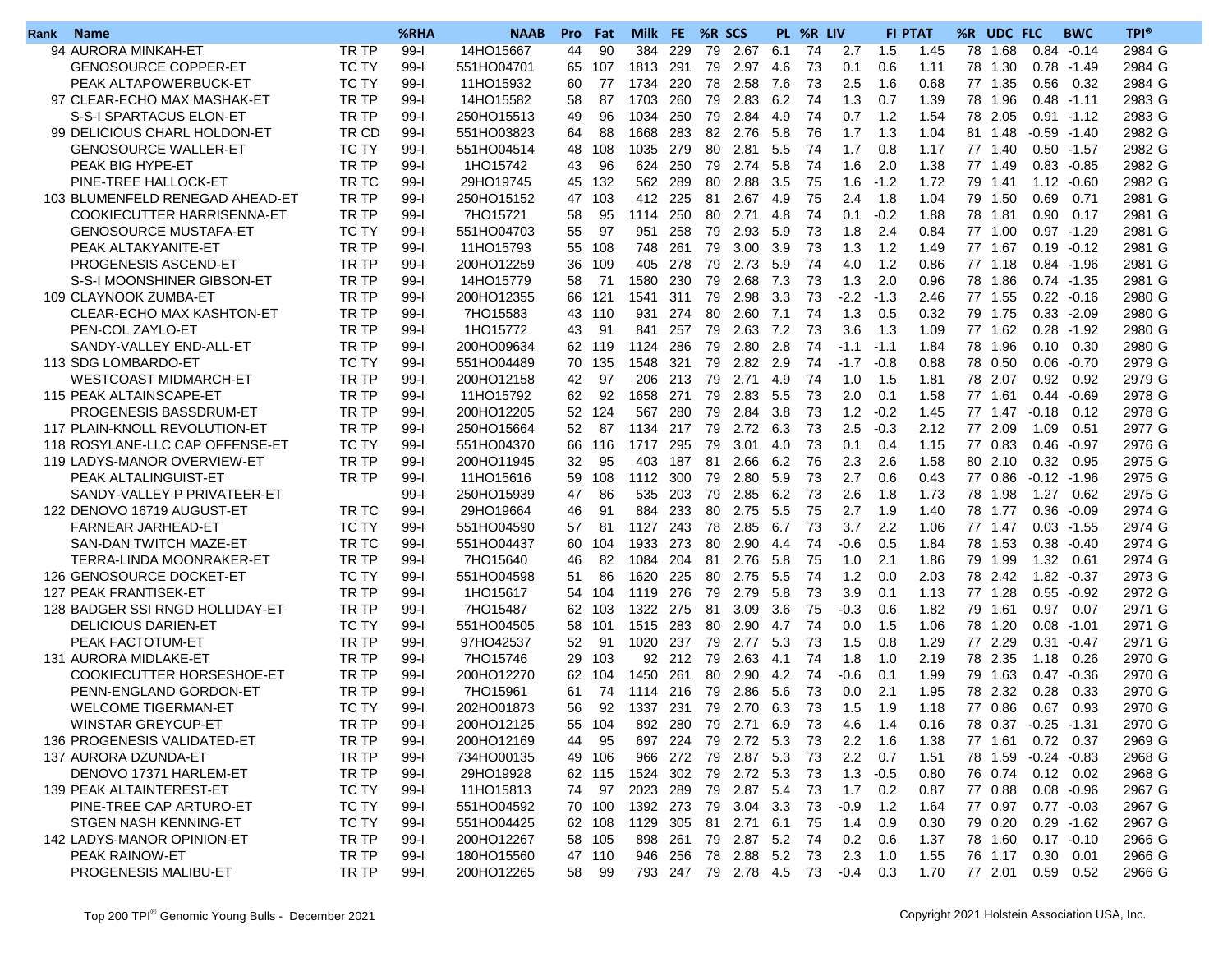| Rank | <b>Name</b>                        |              | %RHA            | <b>NAAB</b> | <b>Pro</b> | Fat | Milk     | FE.     | %R SCS |                         |      | PL %R LIV |                        |        | <b>FI PTAT</b> | %R<br>UDC FLC       |              | <b>BWC</b>     | <b>TPI®</b>      |
|------|------------------------------------|--------------|-----------------|-------------|------------|-----|----------|---------|--------|-------------------------|------|-----------|------------------------|--------|----------------|---------------------|--------------|----------------|------------------|
|      | 145 PINE-TREE CAP ACOSTA-ET        | TC TY        | $99-1$          | 551HO04585  | 62         | 105 | 1289     | 282     | 79     | 2.87                    | 4.6  | 73        | $-0.2$                 | 1.1    | 1.06           | 77 0.99             | 0.19         | $-1.02$        | 2965 G           |
|      | PINE-TREE LIONEL COWEN-ET          | TR TP        | $99-I$          | 551HO04138  | 67         | 130 | 1615     | 326     | 81     | 3.02                    | 2.3  | 75        | $-0.2$                 | $-1.5$ | 1.31           | 80 1.14             |              | $0.55 - 0.80$  | 2965 G           |
|      | 147 PROGENESIS POLESTAR-ET         | TR TP        | $99-I$          | 200HO12252  | 54         | 106 | 1007     | 268     | 79     | 2.79                    | 5.0  | 74        | 0.4                    | 0.3    | 1.24           | 77 1.48             | 0.70         | $-0.57$        | 2964 G           |
|      | SIEMERS PARTY-ET                   | TR TP        | 100-NA          | 200HO12238  | 48         | 93  | 1072     | 234     | 81     | 2.93                    | 4.1  | 75        | $-0.8$                 | 0.1    | 2.68           | 79<br>2.54          | 1.74         | 0.38           | 2964 G           |
|      | 149 PEAK ALTAZAZZLE-ET             | TR TP        | $99-I$          | 11HO15036   | 54         | 104 | 990      | 268     |        | 81 2.78                 | 5.2  | 76        | 2.8                    | $-0.2$ | 1.30           | 80 1.45             | 0.16         | $-0.62$        | 2963 G           |
|      | PINE-TREE GOLDEN-ET                | TP TC        | $99-I$          | 29HO19987   | 57         | 96  | 1047 241 |         |        | 80 2.70                 | 6.0  | 74        | 2.3                    | 0.3    | 1.25           | 78 1.32             | 0.53         | 0.02           | 2963 G           |
|      | 151 GENOSOURCE MALCOLM-ET          | <b>TC TY</b> | $99-1$          | 551HO04730  | 55         | 100 | 1088     | 266     | 79     | 2.92                    | 5.3  | 73        | 1.4                    | 1.9    | 0.90           | 78<br>1.03          | 0.51         | $-0.97$        | 2962 G           |
|      | OCD TWITCH CASABLANCA-ET           | TR TP        | $99-I$          | 7HO15840    | 58         | 103 | 1487     | 281     | 80     | 2.78                    | 5.7  | 74        | 0.2                    | 0.7    | 0.91           | 77 1.25             |              | $-0.13 - 1.35$ | 2962 G           |
|      | PEAK SCOTUS-ET                     | TR TP        | $99-I$          | 1HO15562    | 56         | 112 | 1058     | 295     | 79     | 2.89                    | 4.5  | 74        | 2.0                    | 0.0    | 0.97           | 77 1.17             |              | $0.44 - 1.17$  | 2962 G           |
|      | PROGENESIS PROSPERO-ET             | TC TY        | $99-I$          | 734HO00140  | 47         | 111 | 1254     | 262     | 79     | 2.81                    | 5.4  | 74        | 0.4                    | 0.0    | 1.61           | 78 2.19             |              | $-0.02 -1.43$  | 2962 G           |
|      | WINSTAR MENDEL-P-ET                | TR PC        | $99-1$          | 29HO19518   | 50         | 130 | 880      | 296     | 81     | 2.92                    | 3.7  | 75        | 2.2                    | 0.1    | 0.72           | 78 1.33             | $-0.22$      | $-1.40$        | 2962 G           |
|      | 156 BADGER S-S-I ZAPPA-ET          | TP TC        | $99-I$          | 7HO15754    | 53         | 95  | 1285     | 230     | 79     | 2.68                    | 5.2  | 73        | 1.1                    | 1.2    | 1.16           | 78<br>1.65          | 0.41         | 0.35           | 2961 G           |
|      | S-S-I HD CONWAY SALSBURY-ET        | TR TP        | $99-I$          | 7HO15791    | 58         | 89  | 1495     | 246     | 79     | 2.76                    | 6.7  | 73        | 2.6                    | 1.6    | 0.60           | 78 1.32             | 0.19         | 0.09           | 2961 G           |
|      | STGEN CAPTN PENZA-ET               | TC TY        | $99-I$          | 551HO04353  | 51         | 95  | 960      | 235     | 79     | 2.87                    | 4.7  | 73        | 0.3                    | 1.6    | 1.85           | 78 1.94             | 0.44         | $-0.11$        | 2961 G           |
|      | 159 WINSTAR ZUKO-ET                | TR TP        | $99-1$          | 29HO20567   | 44         | 107 | 562      | 261     | 79     | 2.66                    | 6.2  | 73        | 2.4                    | 0.8    | 0.77           | 77 1.12             | 0.19         | $-0.21$        | 2960 G           |
|      | 160 CLEAR-ECHO NETWORK-ET          | TR TP        | $99-1$          | 200HO12273  | 45         | 96  | 835      | 226     | 79     | 2.78                    | 5.4  | 73        | 0.7                    | 1.1    | 2.01           | 78 2.10             | 0.71         | $-0.34$        | 2959 G           |
|      | MIDAS-TOUCH HAWKING-ET             | TR TP        | $99-I$          | 200HO12269  | 39         | 101 | 766      | 244     | 79     | 2.73                    | 5.8  | 74        | 1.5                    | 0.7    | 1.91           | 78 2.20             | 0.36         | $-0.47$        | 2959 G           |
|      | PEAK RAYSHEN-ET                    | TR TP        | $99-I$          | 1HO15274    | 73         | 107 | 1562     | 291     | 81     | 2.67                    | 4.5  | 75        | 0.2                    | $-0.9$ | 0.74           | 77 0.78             | $-0.18$      | 0.20           | 2959 G           |
|      | PEAK TAKEOVER-ET                   | TR TP        | $99-1$          | 1HO15561    | 59         | 91  | 1395 264 |         | 79     | 2.66                    | 5.6  | 74        | 1.2                    | 1.8    | 0.53           | 77 1.01             | 0.15         | $-1.02$        | 2959 G           |
|      | RICHMOND-FD SW ALLEGANY-ET         | TR TC        | $99-1$          | 29HO19862   | 67         | 94  | 1500     | 274     | 80     | 2.82                    | 5.4  | 74        | 4.0                    | $-0.1$ | 0.88           | 78 0.73             | 0.59         | $-0.38$        | 2959 G           |
|      | 165 PEAK ALL ACCESS-ET             | TR TP        | $99-I$          | 11HO15679   | 74         | 102 | 1466     | 279     | 79     | 2.92                    | 5.4  | 73        | 2.1                    | 0.6    | 0.66           | 77 0.49             |              | $0.27 - 0.22$  | 2958 G           |
|      | 166 DENOVO 3709 CHARTER-ET         | TR TP        | $99-I$          | 29HO19917   | 47         | 110 | 617 252  |         | 80     | 2.79                    | 6.0  | 74        | 3.0                    | $-0.4$ | 0.98           | 78 1.33             | 1.00         | $-0.14$        | 2957 G           |
|      | PEAK ALTANEXT STAR-ET              | TR TP        | $99-I$          | 11HO15739   | 60         | 122 | 993      | 298     | 79     | 2.97 3.8                |      | 73        | 1.1                    | $-1.0$ | 1.48           | 77 1.45             |              | $0.19 - 0.35$  | 2957 G           |
|      | PINE-TREE HRC MOZZARELLA-ET        | TR TP        | $99-1$          | 7HO15651    | 58         | 106 | 925      | 268     | 80     | 2.88                    | 3.7  | 74        | $-0.5$                 | $-0.2$ | 1.76           | 79 2.07             | $-0.12$      | -0.73          | 2957 G           |
|      | 169 S-S-I BG MAX IMPACT-ET         | TR TP        | $99 - 1$        | 7HO15563    | 49         | 77  | 1037     | 211     | 79     | 2.75                    | 6.2  | 74        | 3.1                    | 2.1    | 1.19           | 78<br>1.96          | 0.47         | 0.17           | 2956 G           |
|      | 170 PEAK NEOWISE-ET                | TR TP        | $99 - 1$        | 1HO15823    | 50         | 108 | 851      | 296     | 78     | 2.75                    | 6.1  | 73        | 2.8                    | 1.1    | 0.13           | 76 0.99             | $-0.11$      | $-2.58$        | 2955 G           |
|      | 171 DENOVO 16701 HUNTSVILLE-ET     | TR TC        | 99-NA           | 29HO19658   | 53         | 122 | 1347     | 285     | 80     | 2.83                    | -4.1 | 75        | $-0.1$                 | $-0.9$ | 1.41           | 78 1.53             | 0.28         | $-0.38$        | 2954 G           |
|      | <b>GENOSOURCE JERICHO-ET</b>       | <b>TC TY</b> | $99 - 1$        | 551HO04121  | 66         | 111 | 1581     | 282     | 82     | 2.89                    | 3.6  | 76        | 0.0                    | $-1.7$ | 1.72           | 81<br>1.58          | 1.03         | 0.07           | 2954 G           |
|      | PEAK MATTEO-ET                     | TR TP        | $99 - 1$        | 734HO00133  | 50         | 93  |          | 982 248 | 79     | 2.86                    | 5.6  | 73        | 2.5                    | 0.9    | 1.65           | 77 1.84             | 0.23         | $-0.57$        | 2954 G           |
|      | PEAK OLD DUTCH-ET                  | TR TP        | $99 - 1$        | 1HO15615    | 66         | 90  | 1794     | 279     | 79     | 2.71                    | 5.9  | 73        | 1.9                    | $-0.2$ | 0.78           | 77 1.41             |              | $-0.07 -1.30$  | 2954 G           |
|      | PEAK RYDEN-ET                      | TR TP        | $99-I$          | 180HO15721  | 55         | 97  | 1438     | 230     | 79     | 2.71                    | 6.1  | 73        | 1.0                    | $-0.1$ | 1.46           | 77 1.97             |              | $0.17$ 0.31    | 2954 G           |
|      | PEAK ZILLION-ET                    | TR TP        | $99-1$          | 1HO15436    | 59         | 111 | 840      | 289     | 81     | 2.59                    | 5.6  | 75        | 0.7                    | $-2.0$ | 1.38           | 78 1.52             | 0.21         | $-0.78$        | 2954 G           |
|      | WILRA SSI MNSHINER PERLE-ET        |              | $99-1$          | 14HO15865   | 41         | 101 | 653      | 235     | 79     | 2.58                    | 6.6  | 73        | 3.0                    | 1.7    | 0.44           | 77<br>1.21          | 0.11         | $-0.68$        | 2954 G           |
|      | 178 PEAK ALTAPARCHEESI-ET          | TR TP        | $99 - 1$        | 11HO15623   | 78         | 97  | 1364     | 289     | 78     | 2.71                    | 5.4  | 73        | -0.3                   | $-0.8$ | 0.95           | 77 0.61             | 0.23         | $-0.16$        | 2953 G           |
|      | PEAK ALTAREEL CLASH-ET             | TC TY        | $99-I$          | 11HO15982   | 64         | 93  | 1169     | 268     | 79     | 2.84                    | 4.9  | 74        | 0.7                    | $-0.4$ | 1.61           | 77 1.52             | 0.68         | $-0.51$        | 2953 G           |
|      | PROGENESIS WATERMARK-ET            | TR TP        | $99-1$          | 200HO12286  | 57         | 98  | 1176     | 258     | 78     | 2.76                    | 5.8  | 73        | 1.4                    | $-0.2$ | 1.03           | 77 1.85             | $-0.15$      | $-0.53$        | 2953 G           |
|      | STGEN NASH SPORTY-ET               | TC TY        | $99 - 1$        | 551HO03957  | 69         | 103 | 1584     | 303     | 81     | 2.76                    | 5.0  | 75        | $-1.3$                 | $-0.5$ | 1.25           | 79<br>0.79          | 0.68         | $-0.50$        | 2953 G           |
|      | <b>T-SPRUCE RENEGAD BIGSHOT-ET</b> | TR TP        | $99 - 1$        | 14HO15154   | 63         | 92  | 1657     | 250     | 82     | 2.81                    | 5.6  | 76        | 1.0                    | 1.3    | 0.74           | 80 0.93             | 0.72         | $-0.07$        | 2953 G           |
|      | 183 PEAK RING-ET                   | TR TP        | $99-1$          | 180HO15577  | 65         | 112 | 1510     | 270     | 80     | 2.68                    | 3.9  | 75        | $-1.2$                 | -0.9   | 1.58           | 79 1.08             | 0.38         | 1.43           | 2952 G           |
|      | 184 OCD FROMAGE-ET                 | TR TP        | $99-1$          | 200HO12219  | 43         | 128 | 956      | 277     | 79     | 2.86                    |      | 73        |                        | $-2.1$ | 2.06           | 78 2.40             |              | $-1.10$        |                  |
|      | 185 PEAK ALTALAJOY-ET              | TR TP        | $99-1$          | 11HO15567   |            | 112 | 883      | 278     | 79     | 2.82 5.2                | 4.0  | -73       | 0.8<br>2.6             | $-0.8$ | 0.94           | 77 1.50             | 0.36<br>0.05 |                | 2951 G<br>2950 G |
|      | PINE-TREE 7883 LIONEL 739          |              | QQ <sub>1</sub> |             | 54         |     |          |         |        |                         |      |           |                        |        |                |                     |              | -0.90          |                  |
|      |                                    | TR TP        | ວວ−ເ            | 706HO00126  | 68         | 99  | 1581 261 |         |        |                         |      |           | 81 2.77 5.1 75 1.4 1.1 |        | 0.76           | 79 0.45 0.28 0.30   |              |                | 2950 G           |
|      | STGEN DUBAI ON-DUTY-ET             | TC TY        | $99-1$          | 551HO04250  | 45         | 73  |          |         |        | 599 203 79 2.93 5.3 74  |      |           | 1.0                    | 2.3    | 2.17           | 78 2.91             |              | $0.10 - 0.17$  | 2950 G           |
|      | 188 BGP FB RIDERCUP-ET             | TR TP        | 99-l            | 180HO15676  | 54         | 88  | 1155 242 |         |        | 79 2.83 5.0             |      | -74       | 0.2                    | 0.8    | 1.78           | 78 1.86             | 0.88         | 0.19           | 2949 G           |
|      | PROGENESIS INTRICATE-ET            | TR TP        | 99-l            | 97HO42464   | 49         | 93  | 918 226  |         |        | 80 2.77 4.8             |      | - 75      | 1.5                    | $-1.1$ | 1.74           | 79 1.49             | 0.57         | 0.21           | 2949 G           |
|      | STGEN CAP QUINCIE-ET               | TC TY        | 99-l            | 551HO04604  | 65         | 94  | 1240 266 |         |        | 79 2.85 5.1             |      | - 73      | 1.0                    | 1.0    | 0.67           | 77 1.23             |              | $0.30 - 0.98$  | 2949 G           |
|      | <b>WESTCOAST MARCHBREAK-ET</b>     | TR TP        | 99-l            | 200HO12244  | 39         | 91  |          | 465 210 |        | 79 2.71 5.4             |      | - 73      | 0.8                    | 1.8    | 1.70           | 78 2.36             |              | $0.70 - 0.10$  | 2949 G           |
|      | 192 COOKIECUTTER LASTCALL-ET       | TR CD        | 99-l            | 200HO09231  | 49         | 103 | 720 269  |         |        | 79  2.79  4.5           |      | -73       | $-0.4$                 | $-0.4$ | 2.12           | 78 2.12 0.37 -1.29  |              |                | 2948 G           |
|      | <b>FLY-HIGHER HUCK-ET</b>          | TR TP        | 99-l            | 7HO15396    | 54         | 88  | 1402 233 |         |        | 81  2.59  5.8           |      | -75       | 0.1                    | 0.1    | 1.67           | 79 2.18 -0.02 -0.57 |              |                | 2948 G           |
|      | <b>GENOSOURCE BOWEN-ET</b>         | TC TY        | 99-l            | 551HO04725  | 58         | 112 | 1345 284 |         |        | 79  2.92  4.1           |      | 73        | 0.0                    | 0.4    | 1.20           | 78 1.44 -0.09 -1.36 |              |                | 2948 G           |
|      | <b>GENOSOURCE LEVERAGE-ET</b>      | TC TY        | 99-l            | 551HO04609  | 52         | 95  |          |         |        | 1694 253 80 2.86 5.8 74 |      |           | -0.8                   | 0.6    | 1.43           | 78 1.77 0.57 -0.93  |              |                | 2948 G           |